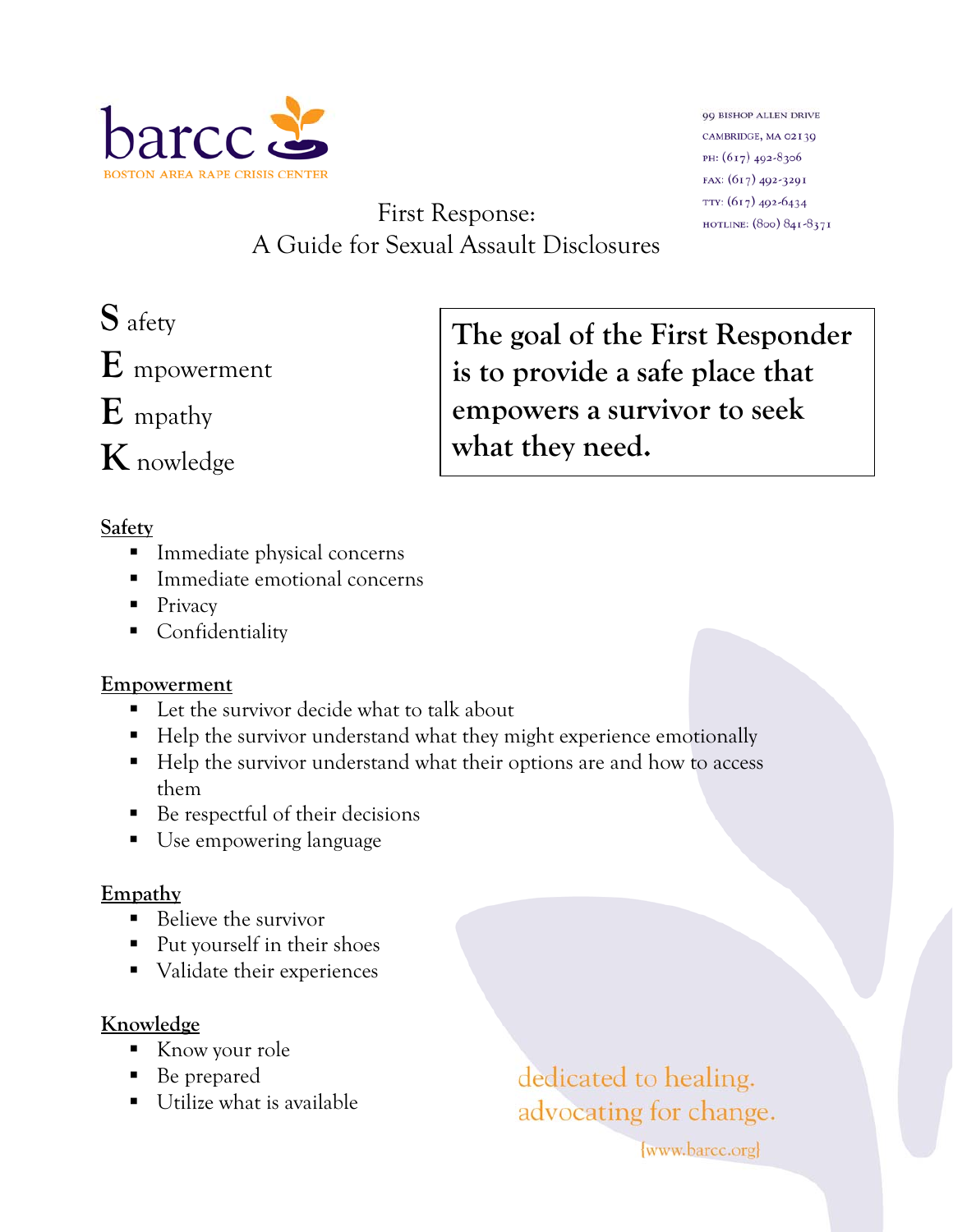#### **Empowerment 101:** *Change these sentences into empowering sentences*

\_\_\_\_\_\_\_\_\_\_\_\_\_\_\_\_\_\_\_\_\_\_\_\_\_\_\_\_\_\_\_\_\_\_\_\_\_\_\_\_\_\_\_\_\_\_\_\_\_\_\_\_\_\_\_\_\_\_\_\_\_\_\_\_\_\_\_\_\_\_\_\_\_\_\_\_

\_\_\_\_\_\_\_\_\_\_\_\_\_\_\_\_\_\_\_\_\_\_\_\_\_\_\_\_\_\_\_\_\_\_\_\_\_\_\_\_\_\_\_\_\_\_\_\_\_\_\_\_\_\_\_\_\_\_\_\_\_\_\_\_\_\_\_\_\_\_\_\_\_\_\_\_

\_\_\_\_\_\_\_\_\_\_\_\_\_\_\_\_\_\_\_\_\_\_\_\_\_\_\_\_\_\_\_\_\_\_\_\_\_\_\_\_\_\_\_\_\_\_\_\_\_\_\_\_\_\_\_\_\_\_\_\_\_\_\_\_\_\_\_\_\_\_\_\_\_\_\_\_

\_\_\_\_\_\_\_\_\_\_\_\_\_\_\_\_\_\_\_\_\_\_\_\_\_\_\_\_\_\_\_\_\_\_\_\_\_\_\_\_\_\_\_\_\_\_\_\_\_\_\_\_\_\_\_\_\_\_\_\_\_\_\_\_\_\_\_\_\_\_\_\_\_\_\_\_

\_\_\_\_\_\_\_\_\_\_\_\_\_\_\_\_\_\_\_\_\_\_\_\_\_\_\_\_\_\_\_\_\_\_\_\_\_\_\_\_\_\_\_\_\_\_\_\_\_\_\_\_\_\_\_\_\_\_\_\_\_\_\_\_\_\_\_\_\_\_\_\_\_\_\_\_

\_\_\_\_\_\_\_\_\_\_\_\_\_\_\_\_\_\_\_\_\_\_\_\_\_\_\_\_\_\_\_\_\_\_\_\_\_\_\_\_\_\_\_\_\_\_\_\_\_\_\_\_\_\_\_\_\_\_\_\_\_\_\_\_\_\_\_\_\_\_\_\_\_\_\_\_

\_\_\_\_\_\_\_\_\_\_\_\_\_\_\_\_\_\_\_\_\_\_\_\_\_\_\_\_\_\_\_\_\_\_\_\_\_\_\_\_\_\_\_\_\_\_\_\_\_\_\_\_\_\_\_\_\_\_\_\_\_\_\_\_\_\_\_\_\_\_\_\_\_\_\_\_

\_\_\_\_\_\_\_\_\_\_\_\_\_\_\_\_\_\_\_\_\_\_\_\_\_\_\_\_\_\_\_\_\_\_\_\_\_\_\_\_\_\_\_\_\_\_\_\_\_\_\_\_\_\_\_\_\_\_\_\_\_\_\_\_\_\_\_\_\_\_\_\_\_\_\_\_

\_\_\_\_\_\_\_\_\_\_\_\_\_\_\_\_\_\_\_\_\_\_\_\_\_\_\_\_\_\_\_\_\_\_\_\_\_\_\_\_\_\_\_\_\_\_\_\_\_\_\_\_\_\_\_\_\_\_\_\_\_\_\_\_\_\_\_\_\_\_\_\_\_\_\_\_

1. You should go to the hospital.

2. When are you going to report it?

3. What did your mother say when you told her?

4. Obviously, you'll want STI prophylaxis.

5. What I think you should do first is call the hotline.

6. I don't think this can be reported.

7. How can you avoid the perpetrator from now on?

8. Let's talk about making your situation safer.

9. Its great that you want to help, but your friend really needs counseling.

10. Let me tell you how I can help.